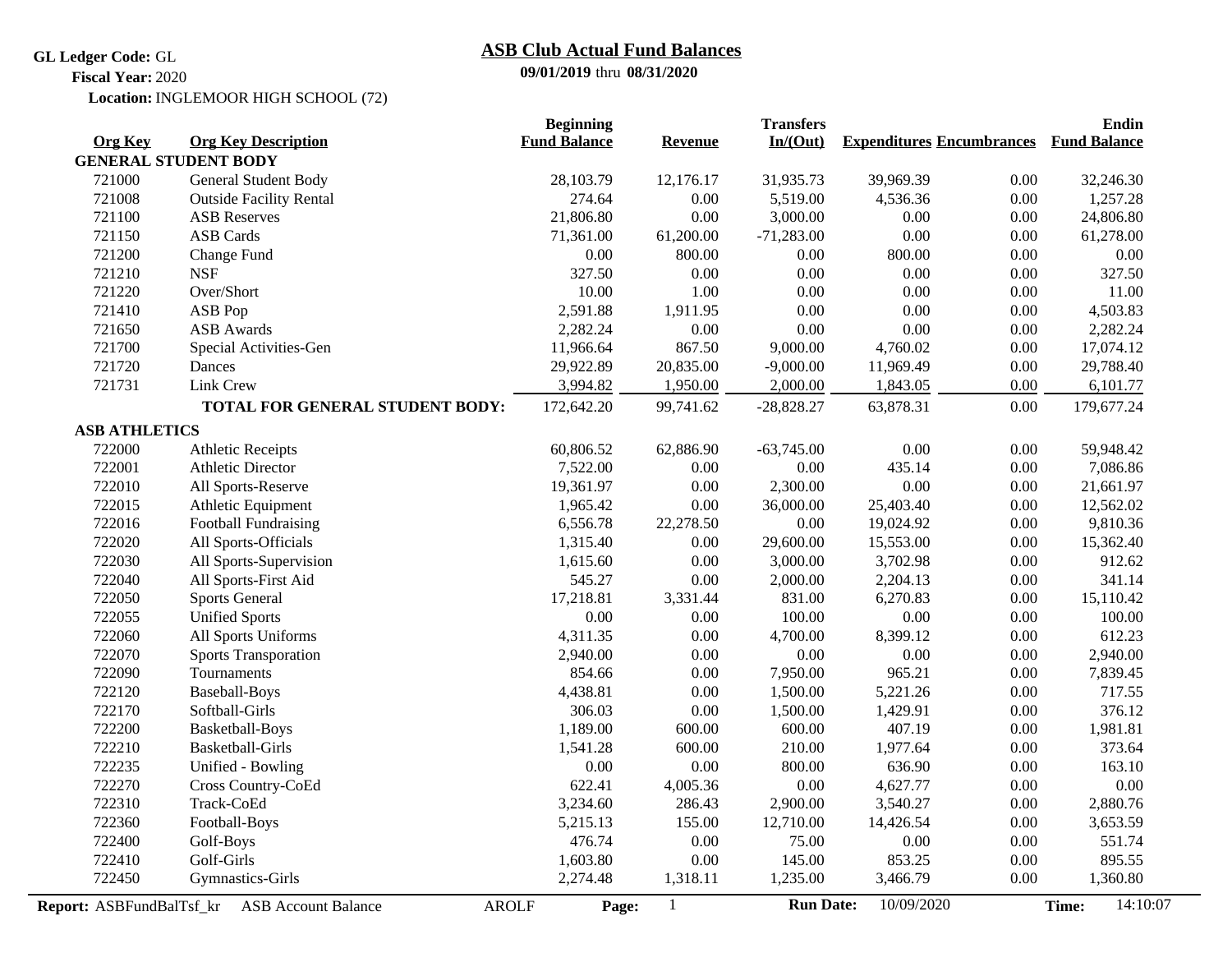### **GL Ledger Code:** GL

# **ASB Club Actual Fund Balances**

**09/01/2019** thru **08/31/2020**

#### Location: INGLEMOOR HIGH SCHOOL (72) **Fiscal Year:** 2020

| <b>Org Key</b>     | <b>Org Key Description</b>                                   | <b>Beginning</b><br><b>Fund Balance</b> | <b>Revenue</b> | <b>Transfers</b><br>In/(Out) | <b>Expenditures Encumbrances</b> |        | <b>Endin</b><br><b>Fund Balance</b> |
|--------------------|--------------------------------------------------------------|-----------------------------------------|----------------|------------------------------|----------------------------------|--------|-------------------------------------|
| 722480             | Soccer-Boys                                                  | 2,984.98                                | 1,000.00       | 1,300.00                     | 1,224.06                         | 0.00   | 4,060.92                            |
| 722485             | Unified-Soccer                                               | 0.00                                    | 0.00           | 100.00                       | 0.00                             | 0.00   | 100.00                              |
| 722490             | Soccer-Girls                                                 | 706.75                                  | 2,210.00       | 1,135.00                     | 2,985.64                         | 0.00   | 1,066.11                            |
| 722520             | Swimming-Boys                                                | 181.64                                  | 0.00           | 20.00                        | 0.00                             | 0.00   | 201.64                              |
| 722530             | Swimming-Girls                                               | 1,669.24                                | 847.00         | 288.00                       | 2,508.11                         | 0.00   | 296.13                              |
| 722560             | Tennis-Boys                                                  | 5.45                                    | 0.00           | 825.00                       | 347.57                           | 0.00   | 482.88                              |
| 722570             | Tennis-Girls                                                 | 4,019.66                                | 0.00           | 825.00                       | 552.82                           | 0.00   | 4,291.84                            |
| 722620             | Volleyball-Girls                                             | 3,234.87                                | 0.00           | 750.00                       | 1,700.89                         | 0.00   | 2,283.98                            |
| 722640             | Wrestling-CoEd                                               | 905.67                                  | 350.00         | 600.00                       | 1,663.98                         | 0.00   | 191.69                              |
| 722660             | <b>Badminton-Girls</b>                                       | 214.25                                  | 0.00           | 230.00                       | 287.26                           | 0.00   | 156.99                              |
|                    | <b>TOTAL FOR ASB ATHLETICS:</b>                              | 159,838.57                              | 99,868.74      | 50,484.00                    | 129,816.58                       | 0.00   | 180,374.73                          |
| <b>ASB CLASSES</b> |                                                              |                                         |                |                              |                                  |        |                                     |
| 723019             | IHS - Class of 2019                                          | 205.75                                  | 0.00           | $-205.75$                    | 0.00                             | 0.00   | 0.00                                |
| 723020             | IHS - Class of 2020                                          | 11,142.96                               | 12,290.00      | $-10,000.00$                 | 13,432.96                        | 0.00   | 0.00                                |
| 723021             | IHS - Class of 2021                                          | 660.34                                  | 2,526.03       | 0.00                         | 2,260.64                         | 0.00   | 925.73                              |
| 723022             | IHS - Class of 2022                                          | 376.00                                  | 0.00           | 0.00                         | 0.00                             | 0.00   | 376.00                              |
| 723023             | IHS - Class of 2023                                          | 0.00                                    | 29.75          | 500.00                       | 0.00                             | 0.00   | 529.75                              |
|                    | <b>TOTAL FOR ASB CLASSES:</b>                                | 12,385.05                               | 14,845.78      | $-9,705.75$                  | 15,693.60                        | 0.00   | 1,831.48                            |
| <b>ASB CLUBS</b>   |                                                              |                                         |                |                              |                                  |        |                                     |
| 724090             | Club Tournaments                                             | 44,618.00                               | 0.00           | $-19,575.00$                 | 5,081.08                         | 0.00   | 19,961.92                           |
| 724410             | Band/Orchestra                                               | 4,459.33                                | 2,124.50       | 4,000.00                     | 5,061.90                         | 0.00   | 5,521.93                            |
| 724412             | Band/Orchestra Trip                                          | 0.00                                    | 54,643.00      | 0.00                         | 30,000.00                        | 0.00   | 24,643.00                           |
| 724420             | Orchestra                                                    | 0.00                                    | 10,375.00      | 0.00                         | 4,834.21                         | 0.00   | 5,540.79                            |
| 724430             | Choir                                                        | 219.60                                  | 2,790.40       | 200.00                       | 1,273.53                         | 0.00   | 1,936.47                            |
| 724510             | Scandia Yearbook                                             | 67,338.22                               | 77,972.00      | $-8,370.00$                  | 116,037.33                       | 330.00 | 20,572.89                           |
| 724520             | Nordic News                                                  | 8,130.39                                | 3,605.50       | 1,800.00                     | 1,909.05                         | 0.00   | 11,626.84                           |
| 724540             | Pub-Video                                                    | 536.30                                  | 0.00           | 0.00                         | 408.48                           | 0.00   | 127.82                              |
| 724600             | Drama                                                        | 18,913.84                               | 12,177.56      | 0.00                         | 12,170.58                        | 0.00   | 18,920.82                           |
| 724605             | Musical                                                      | 32,915.12                               | 90.00          | 0.00                         | 14,427.94                        | 0.00   | 18,577.18                           |
| 724620             | Debate                                                       | 0.00                                    | 0.00           | 2,072.70                     | 0.00                             | 0.00   | 2,072.70                            |
| 724710             | Art Club                                                     | 838.82                                  | 0.00           | 0.00                         | 0.00                             | 0.00   | 838.82                              |
| 724721             | Chinese                                                      | 771.97                                  | 2,000.00       | 200.00                       | 1,483.90                         | 0.00   | 1,488.07                            |
| 724722             | French Club                                                  | 3,489.16                                | 0.00           | 0.00                         | 0.00                             | 0.00   | 3,489.16                            |
| 724723             | Spanish Club                                                 | 83.39                                   | 0.00           | $-83.39$                     | 0.00                             | 0.00   | 0.00                                |
| 724724             | German Club                                                  | 912.42                                  | 275.00         | 0.00                         | 454.06                           | 0.00   | 733.36                              |
| 724726             | Japanese Club                                                | 492.09                                  | 0.00           | 0.00                         | 0.00                             | 0.00   | 492.09                              |
| 724728             | American Sign Language                                       | 356.51                                  | 0.00           | $-356.51$                    | 0.00                             | 0.00   | 0.00                                |
| 724730             | Math Club                                                    | 191.63                                  | 0.00           | 675.00                       | 558.00                           | 0.00   | 308.63                              |
| 724743             | Waterpolo                                                    | 415.60                                  | 8,049.39       | 0.00                         | 8,464.99                         | 0.00   | 0.00                                |
|                    | Report: ASBFundBalTsf_kr ASB Account Balance<br><b>AROLF</b> | Page:                                   | $\sqrt{2}$     | <b>Run Date:</b>             | 10/09/2020                       |        | 14:10:07<br>Time:                   |